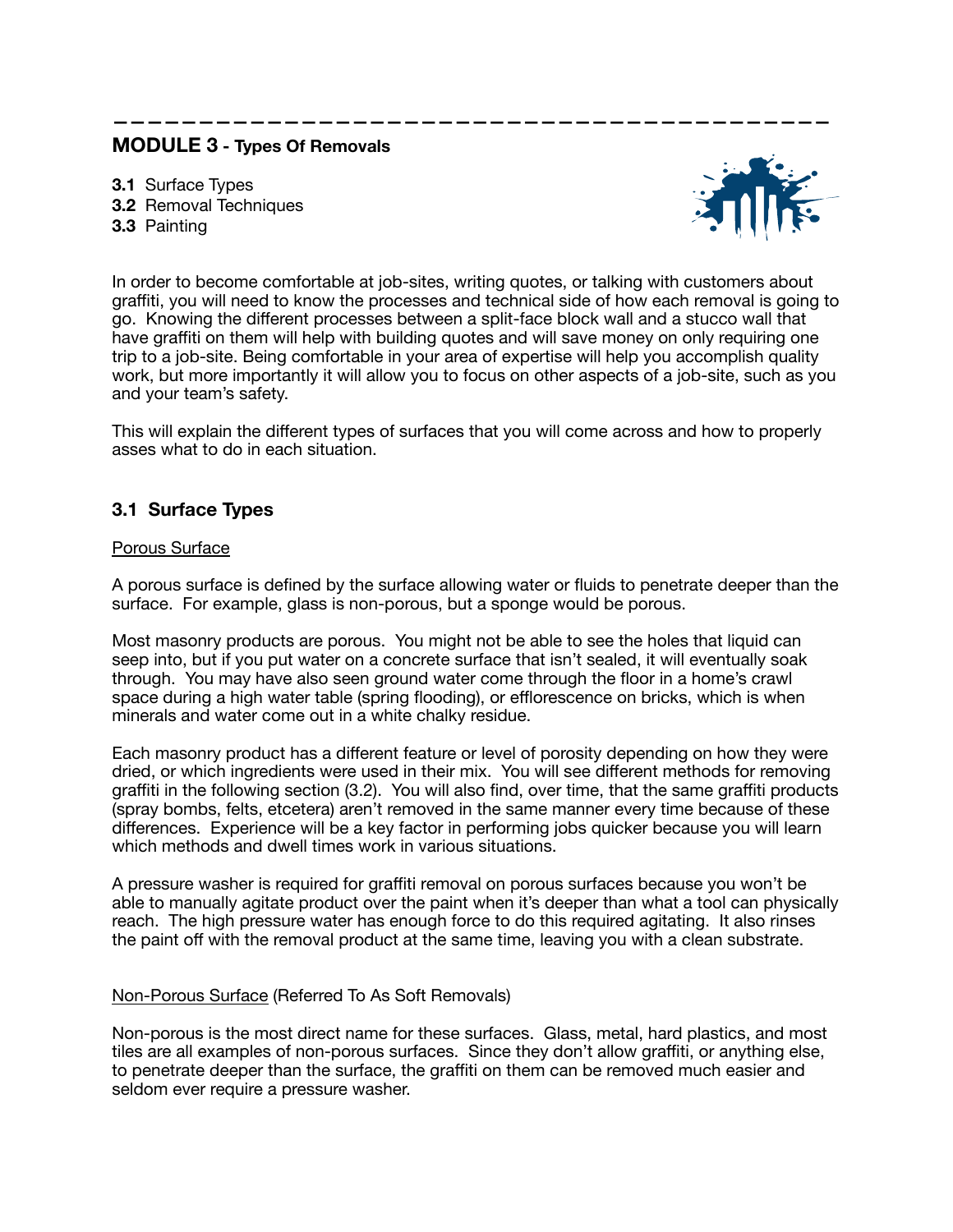A product can be applied, agitated, wiped off, and lightly finished with a clean wet rag. Even some factory painted surfaces (such as metal doors) have a harder paint finish than graffiti products, so removals are common on these painted surfaces. However, if it is not a factory painted surface (oil paint) then the paint might not be as strong or stable and any graffiti removal products will simply remove all of the paint along with the graffiti.

#### **Products**

Paints are composed of pigments (provides colour), a binder (holds the pigments to the substrate), and a solvent (allows the pigment/binder mixture to flow). Some spray paints and markers may contain dyes instead of pigments. Paints are applied wet and as the solvent evaporates the binder solidifies. The greater the solvent content of the paint, the greater the flow rate, and thus, the greater the ability of the paint to penetrate into the pores.

Remove My Graffiti Inc. products release the binder that is in the paint or ink and allow the pigment to move and be cleaned off. Always let the product dwell long enough for the graffiti to start to move/release. Once the binder has been released, you can clean off the pigment.

Module 3.2 will discuss how to remove graffiti from specific surfaces and will associate a product with each type of removal.

> Always wear eye protection and gloves when using any products as they are designed to remove paints and can cause irritation. Always read product directions, SDS, and safety recommendations before using.



# **GRAFFITI SYRUP** - POROUS SURFACE GRAFFITI REMOVER

This product is designed to remove paint, felt, waxes, & ink from stone, brick, concrete, & wood. Apply the Graffiti Syrup over the graffiti and let it dwell for 2-30+ minutes, depending on the substrate and paint/graffiti product. Don't let the product dry on the surface. Apply more if needed during the dwell time. Once the graffiti starts to liquify, remove with pressure washer from multiple angles. Hot water pressure washers will have quicker and better results.

This product is biodegradable and has a PH of 7.



This environmentally responsible product removes paint, felt, & glue residue from metals, glass, varnished wood, factory painted metal surfaces, & marble. It has a mild citrus scent and is a gentle solution to a wide range of different types of graffiti.

Removing graffiti with this product is simple. Open cap and squirt product on the graffiti directly, or onto a scouring pad and immediately agitate the graffiti with product. Completely cover the graffiti with the Vamoose and let product sit for 30 seconds to 3 minutes. Do not let